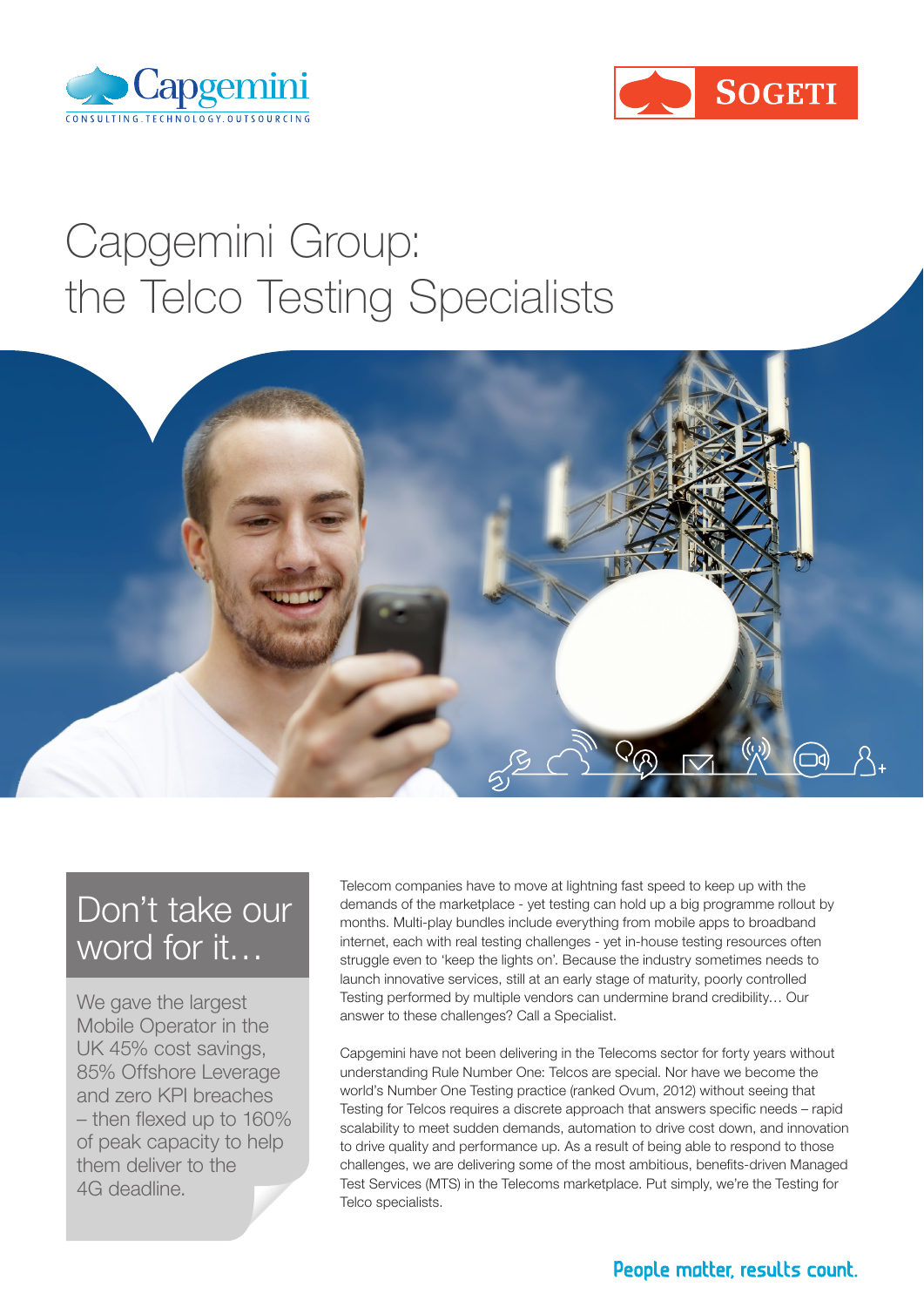

#### You Focus on Telecoms – we'll focus on Telecoms Testing

When times are tough you focus on core business, and core business for Telcos is not IT Test Services. The hidden cost of Offshore factories, the difficulties retaining testers in transactional roles, the pressure from mutualised models and the near impossibility of getting innovation from in-house resources who are overstretched just keeping up with the business are all driving organisations like Everything Everywhere and more recently Deutsche Telekom to move to Capgemini Managed Test Services.

Our MTS is based on six planks – the right governance, a global delivery model, a catalogue based test service, the latest accelerators and templates, an industrialised test process and ongoing Innovation to deliver continuous improvement.

#### Start with it all on speed dial

Getting up to speed costs money, so we bring clients the Telco-specific test assets they need across every domain. We never start with a blank whiteboard, because we can leverage the pre-existing Master Strategy and Test Plans that have proved themselves in the field. It stands to reason, selecting from an existing bank of over 10,000 Test Cases tends to speed things up. In fact, it makes it possible to be ready to test within days of hitting the ground.

- Master Test Strategy Our master strategy is consistent across all Telecoms Test projects, so its standardized, its proven and it ensures success
- Proven Telco Test Plans Our 'oven-ready' templates and a repository of sample test plans from Telco projects across the globe mean you start by the finish line
- 10,000 Telco Test Cases Over 10,000 test cases to leverage from Day One - sorted by domain and capability and ready for selection and upload to the test management tool

Illustration One, below, breaks out where those Test cases sit. They come with our teams on Day One, area after area after area: it's what comes of specializing.

The largest Mobile Operator in the UK chose Capgemini Group when they were taking 13 existing suppliers down to a single Testing Partner. We committed upfront to take 45% off their Testing costs over the five year contract – delivering month on month cost savings.

It meant taking end to end responsibility for reducing the testing systems complexity, managing 400 applications and a consolidated team of over 340 testers. The first thing was to get Offshore working effectively in a Telco context. We rapidly increased the offshore leverage from 35% to over 60% in the first year and it's now at 85%. Then we introduced riskbased testing and drove automation to 70%. Industrialization was achieved by leveraging our bank of automated Telco Test scripts.

Add to that the size and appetite to carry out a smooth, complete TUPE of the whole client team into Capgemini and 'flex up' at short notice when 4G was round the corner (to 160% of our anticipated peak capacity) and you can see why the Head of the client Strategic Programme described this engagement as

"an incredible achievement".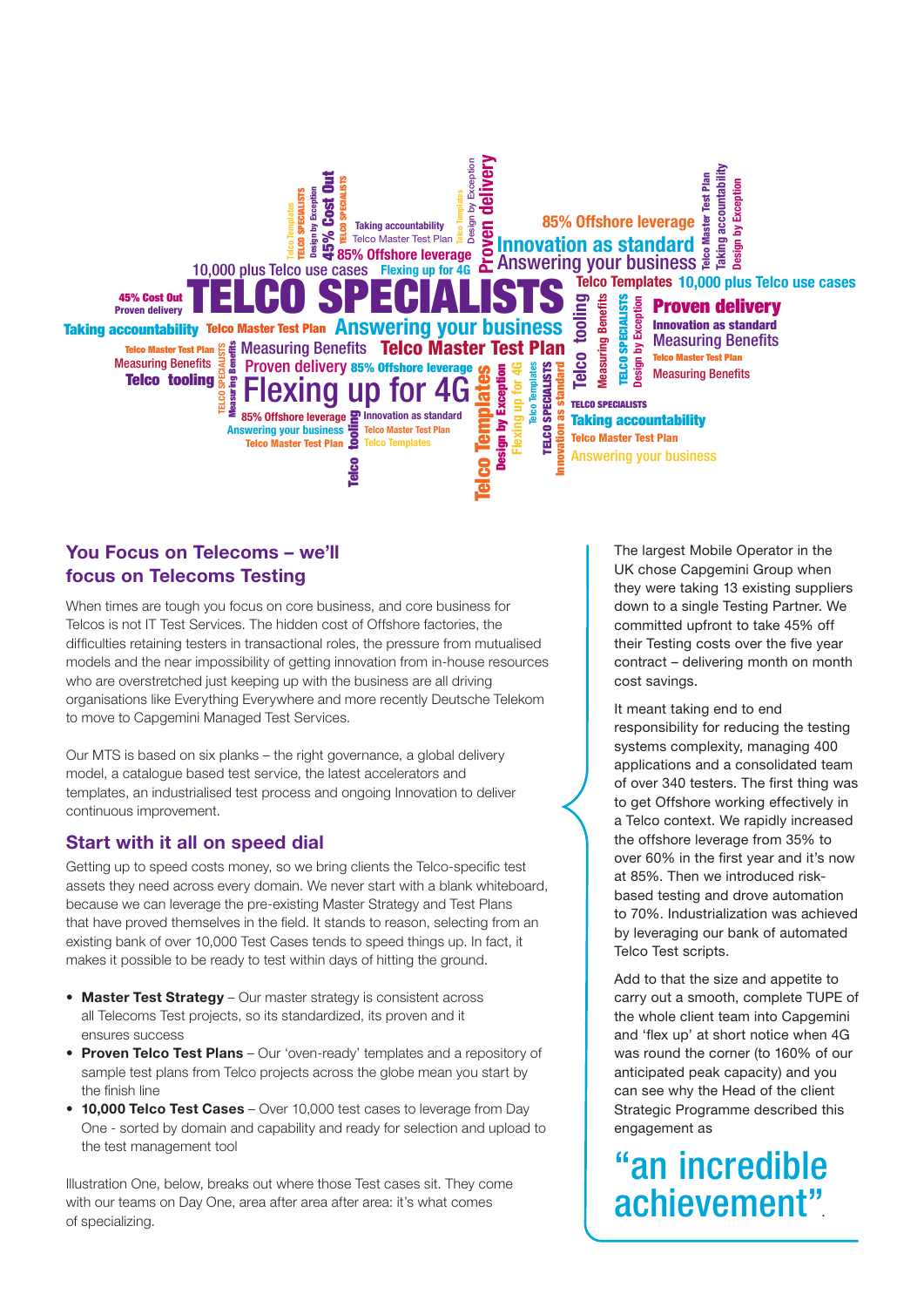#### Illustration One: Test Case Location

|                  | <b>CRM</b>                |                                 |  |
|------------------|---------------------------|---------------------------------|--|
| <b>Function</b>  | <b>Test</b><br>Cases      | <b>Detailed</b><br><b>Steps</b> |  |
| <b>Acct Mgmt</b> | 670                       | 8710                            |  |
| Ordering         | 1965                      | 25545                           |  |
| Trouble          | 342                       | 4446                            |  |
| Credit/Pay       | 668                       | 4201                            |  |
| <b>Total</b>     | 3675                      | 42902                           |  |
|                  | <b>Billing</b>            |                                 |  |
| <b>Function</b>  | <b>Test</b><br>Cases      | <b>Detailed</b><br><b>Steps</b> |  |
| <b>Acct Mgmt</b> | 543                       | 1741                            |  |
| Ordering         | 825                       | 12723                           |  |
| Payment          | 429                       | 6143                            |  |
| Invoicing        | 2819                      | 20914                           |  |
| <b>Total</b>     | 4616                      | 41521                           |  |
|                  |                           |                                 |  |
|                  | $\overline{\textbf{OSS}}$ |                                 |  |
| <b>Function</b>  | <b>Test</b><br>Cases      | <b>Detailed</b><br><b>Steps</b> |  |
| Prov.            | 748                       | 3209                            |  |
| NMS / SA         | 915                       | 3498                            |  |
| Activation       | 582                       | 1632                            |  |
| OM / IM          | 215                       | 492                             |  |
| <b>Total</b>     | 2460                      | 8831                            |  |
|                  | <b>ERP</b>                |                                 |  |
| <b>Function</b>  | <b>Test</b><br>Cases      | <b>Detailed</b><br><b>Steps</b> |  |
| Finance          | 688                       | 4707                            |  |
| <b>HR</b>        | 646                       | 2804                            |  |
| <b>SCM</b>       | 387                       | 2989                            |  |
|                  |                           |                                 |  |

#### Tell us why it won't work!

Just as important as the domain insight and application knowledge we bring to enterprise scale Testing engagements are the Capgemini Group ways of working in Telecoms. These have been refined across a forty-year Telecoms, Media and Entertainment track record of delivering benefits to more than 300 clients worldwide, including fixed, mobile, Internet Service Provider, cable, broadcast, publishing, and entertainment organizations.

We carry out Conference Room Pilot (CRP) using our tried and tested 'Design by Exception' approach – showing you 'what good looks like' in the context of Telco testing and challenging you to tell us where the fit is wrong, not start with a blank page and leveraging our Testing templates, Test-Migration Approaches and automated Test scripts in your world. It's particularly important in establishing Business Readiness, Test Strategy and Product Requirements.

#### Across every domain, every Application - we've got it Covered

Our domain expertise runs right across the board and, as the illustration to the right demonstrates, we have the application capabilities to match. Wherever your challenge lies, from Call Detail Record to Inventory Management and running on any Application from Amdocs to SAP – we've got it covered.

#### And up to the Mobile Testing Challenge

Importantly, too, we have a core expertise in Mobile Testing – as you would expect from a Group which has Mobility as one of only four Global Service Lines. Our latest World Quality Report, undertaken with HP, reveals that only one-third of those surveyed even formally test their mobile applications; that where organizations are conducting mobile Quality Assurance (QA), barely one fifth focus on security; and that many Testing Organizations can't address the new challenges because they simply don't have the right resources, tools or methods. We know why. Mobile testing requires a very specific and detailed knowledge of how mobile developers factor such elements as portability and screen size, battery life, onboard memory and bandwidth. Our testers understand the interface of hardware, Operating System, browsers, software and middleware. Then they fine-tune the Test environment accordingly.

Illustration Two: Application Capabilities

| <b>Domain Expertise</b>                                                                                                                                                                                                                                                                                                             |                                                                                                                                                                                                                                                                                                                                 |                                                                                                                                                                                                                                                   | <b>Application Capabilities</b>                                                                                                                                                |                                                                                                                                                                                                       |                                                                                                                                                                                                                  |  |
|-------------------------------------------------------------------------------------------------------------------------------------------------------------------------------------------------------------------------------------------------------------------------------------------------------------------------------------|---------------------------------------------------------------------------------------------------------------------------------------------------------------------------------------------------------------------------------------------------------------------------------------------------------------------------------|---------------------------------------------------------------------------------------------------------------------------------------------------------------------------------------------------------------------------------------------------|--------------------------------------------------------------------------------------------------------------------------------------------------------------------------------|-------------------------------------------------------------------------------------------------------------------------------------------------------------------------------------------------------|------------------------------------------------------------------------------------------------------------------------------------------------------------------------------------------------------------------|--|
| • Work Force Management<br>• Order creation/<br><b>Validation/Decomposition</b><br>• Service fulfillment<br>& Activation<br><b>• Resource Provisioning</b><br>• Network Element<br><b>Management</b><br>• Inventory<br>Management<br>• Trouble Ticket Management<br>• Rating & Billing<br>• Mediation<br>• Call Detail Record (CDR) | • Configuration and Tariff<br>• Account Receivables<br>and payment<br>• Revenue Assurance and<br><b>Fraud Management</b><br>• Fault Management<br>• Loyalty Management<br>• Accounting<br>• Performance Management<br>• Security<br>• Marketing<br>• Customer relationship<br><b>Management</b><br>• Service quality management | <b>Data Migration</b><br>SIT / System<br><b>Network Testing</b><br>E2E / UAT<br>Regression<br><b>Automation/Performance</b><br><b>ORT</b><br><b>Security</b><br>Certification / Compliance<br><b>IVR</b><br><b>OEM</b><br><b>Stack Validation</b> | • Siebel<br>$\bullet$ SAP<br>• Clarify<br>• PeopleSoft<br>• Oracle BRM<br>• BSCS<br>• Kenan Arbor<br>• Amdocs<br>$\bullet$ Geneva<br>• Comptel<br>• Data power<br>• Oracle OSM | • Metasolv<br>$\bullet$ Intergraph<br>$\bullet$ GE SmallWorld<br>• Ventyx<br>$\bullet$ CGI<br>• Wisor<br>• Netcool<br>• Previsor<br>• Provisio<br>$\bullet$ Remedy<br>$\bullet$ TIBCO<br>• Webmethods | • Java/ J2EE<br>• Microsoft<br>• Oracle Apps<br>• IBM Websphere<br>• Oracle Web logic.<br>• Informatica<br>$\bullet$ Teradata<br>• Business Objects<br>$\bullet$ Coqnos<br>• Ab intio<br>• Mainframe<br>• AS 400 |  |
|                                                                                                                                                                                                                                                                                                                                     |                                                                                                                                                                                                                                                                                                                                 | Test Management, Test Governance, Test Environment Management                                                                                                                                                                                     |                                                                                                                                                                                |                                                                                                                                                                                                       |                                                                                                                                                                                                                  |  |
| OSS, BSS, MM, Mobile Devices, Embedded System, Network Devices                                                                                                                                                                                                                                                                      |                                                                                                                                                                                                                                                                                                                                 |                                                                                                                                                                                                                                                   |                                                                                                                                                                                |                                                                                                                                                                                                       |                                                                                                                                                                                                                  |  |